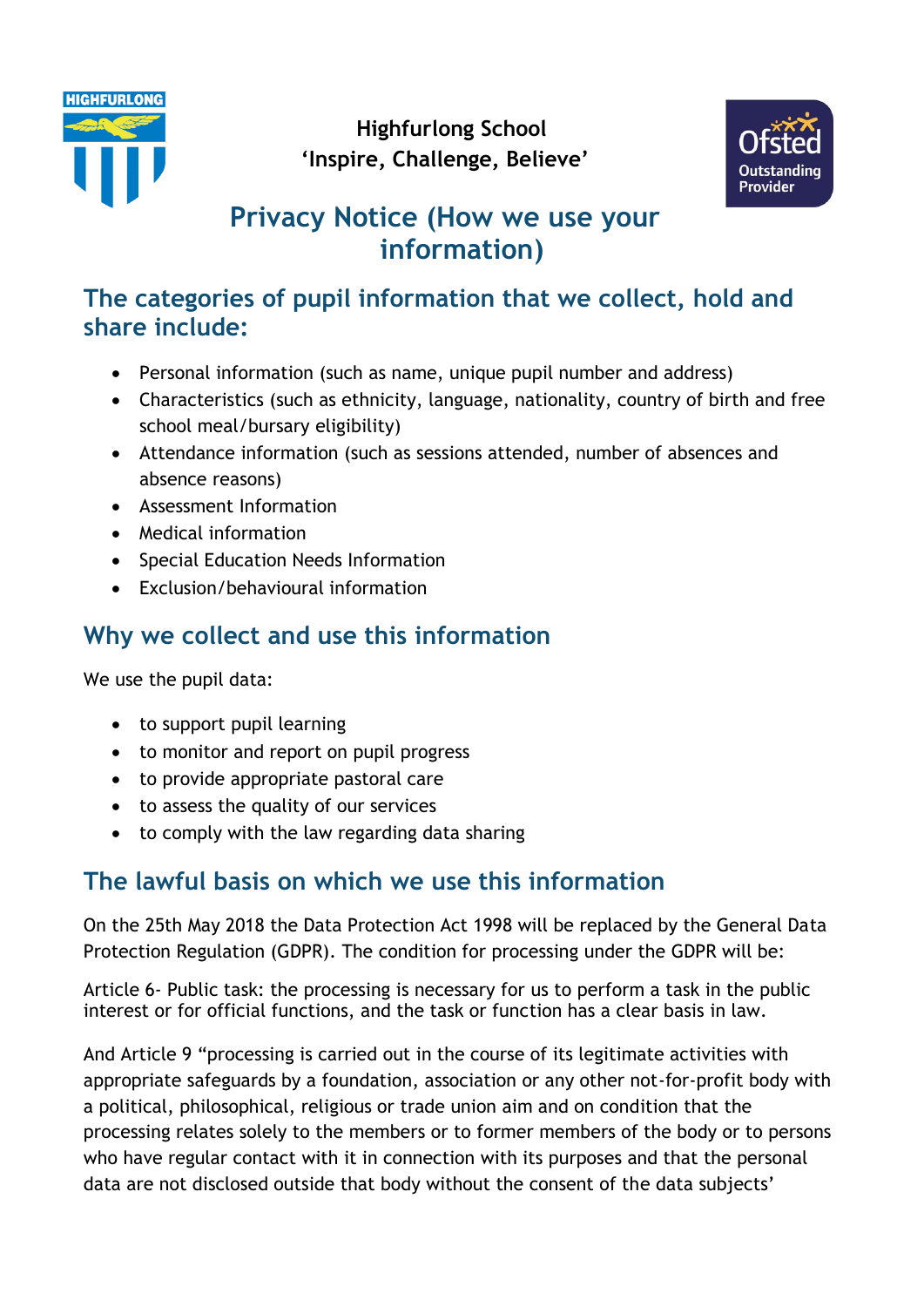## **Collecting pupil information**

Whilst the majority of pupil information you provide to us is mandatory, some of it is provided to us on a voluntary basis. In order to comply with the General Data Protection Regulation, we will inform you whether you are required to provide certain pupil information to us or if you have a choice in this.

### **Storing pupil data**

We hold pupil data electronically all paper copies are held for the time period specified below.

Primary- the file will follow the pupil when they leave primary school. All paper records will be held for a year.

Secondary and Post 16- Data will be stored for 25 years from Dob of Birth of child.

Special Education Needs- Educational Health Care Plans, Statements, Reviews to be stored for 25 years from Date of Birth of Child.

#### **Who we share pupil information with**

We routinely share pupil information with:

- schools that the pupil's attend after leaving us
- our local authority
- the Department for Education (DfE)
- School Nurse
- Speech & Language Therapist
- Physio Therapist and other health care providers
- Local care agencies
- Respite Providers
- Police
- Children's Social Care

#### **Why we share pupil information**

We do not share information about our pupils with anyone without consent unless the law and our policies allow us to do so.

We share pupils' data with the Department for Education (DfE) on a statutory basis. This data sharing underpins school funding and educational attainment policy and monitoring.

We are required to share information about our pupils with our local authority (LA) and the Department for Education (DfE) under section 3 of The Education (Information About Individual Pupils) (England) Regulations 2013.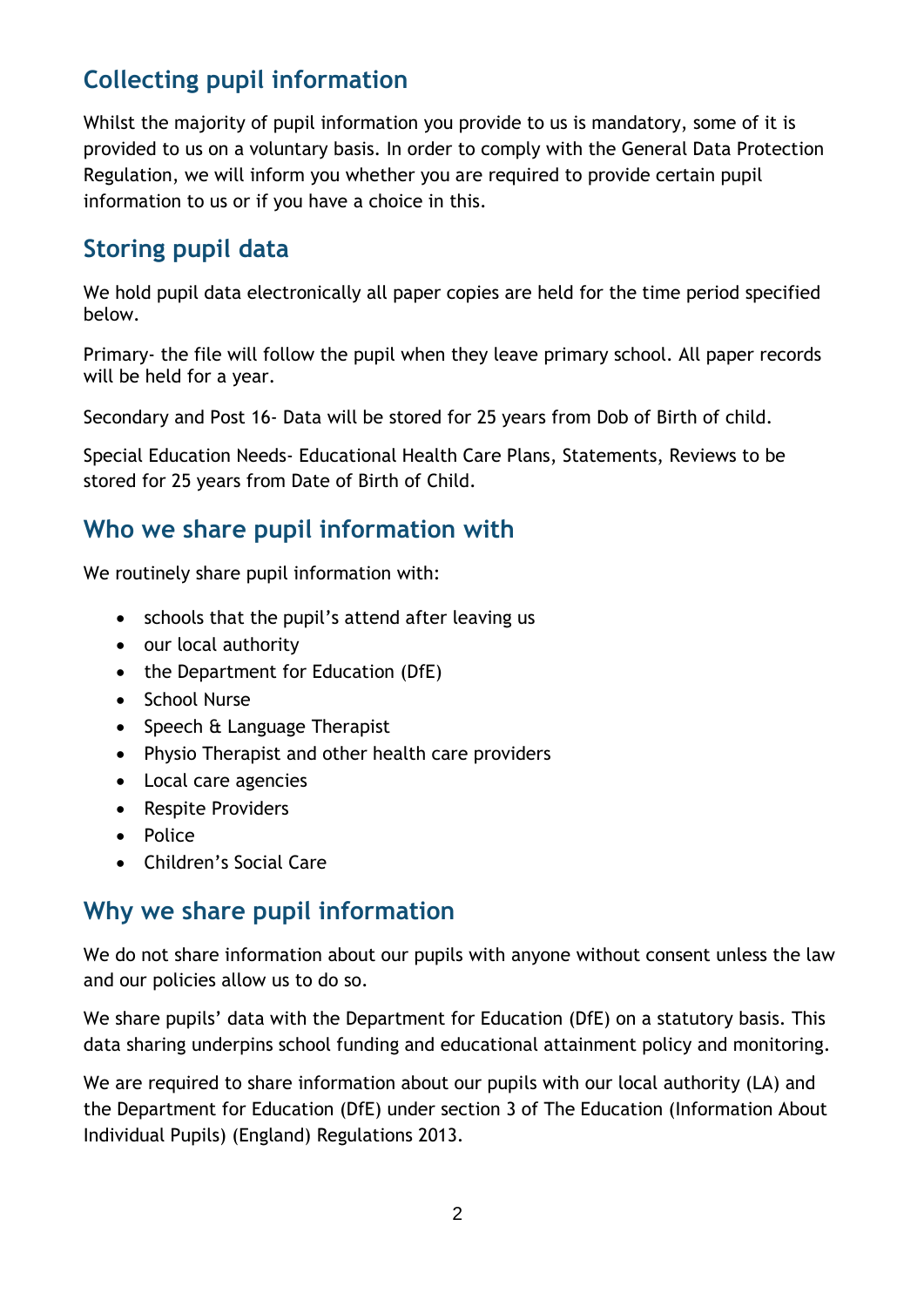### **Data collection requirements:**

To find out more about the data collection requirements placed on us by the Department for Education (for example; via the school census) go to [https://www.gov.uk/education/data-collection-and-censuses-for-schools.](https://www.gov.uk/education/data-collection-and-censuses-for-schools)

#### **Youth support services**

#### **Pupils aged 13+**

Once our pupils reach the age of 13, we also pass pupil information to our local authority and / or provider of youth support services as they have responsibilities in relation to the education or training of 13-19 year olds under section 507B of the Education Act 1996.

This enables them to provide services as follows:

- youth support services
- careers advisers

A parent or guardian can request that **only** their child's name, address and date of birth is passed to their local authority or provider of youth support services by informing us. This right is transferred to the child / pupil once he/she reaches the age 16.

#### **Pupils aged 16+**

We will also share certain information about pupils aged 16+ with our local authority and / or provider of youth support services as they have responsibilities in relation to the education or training of 13-19 year olds under section 507B of the Education Act 1996.

This enables them to provide services as follows:

- post-16 education and training providers
- youth support services
- careers advisers

For more information about services for young people, please visit our local authority website.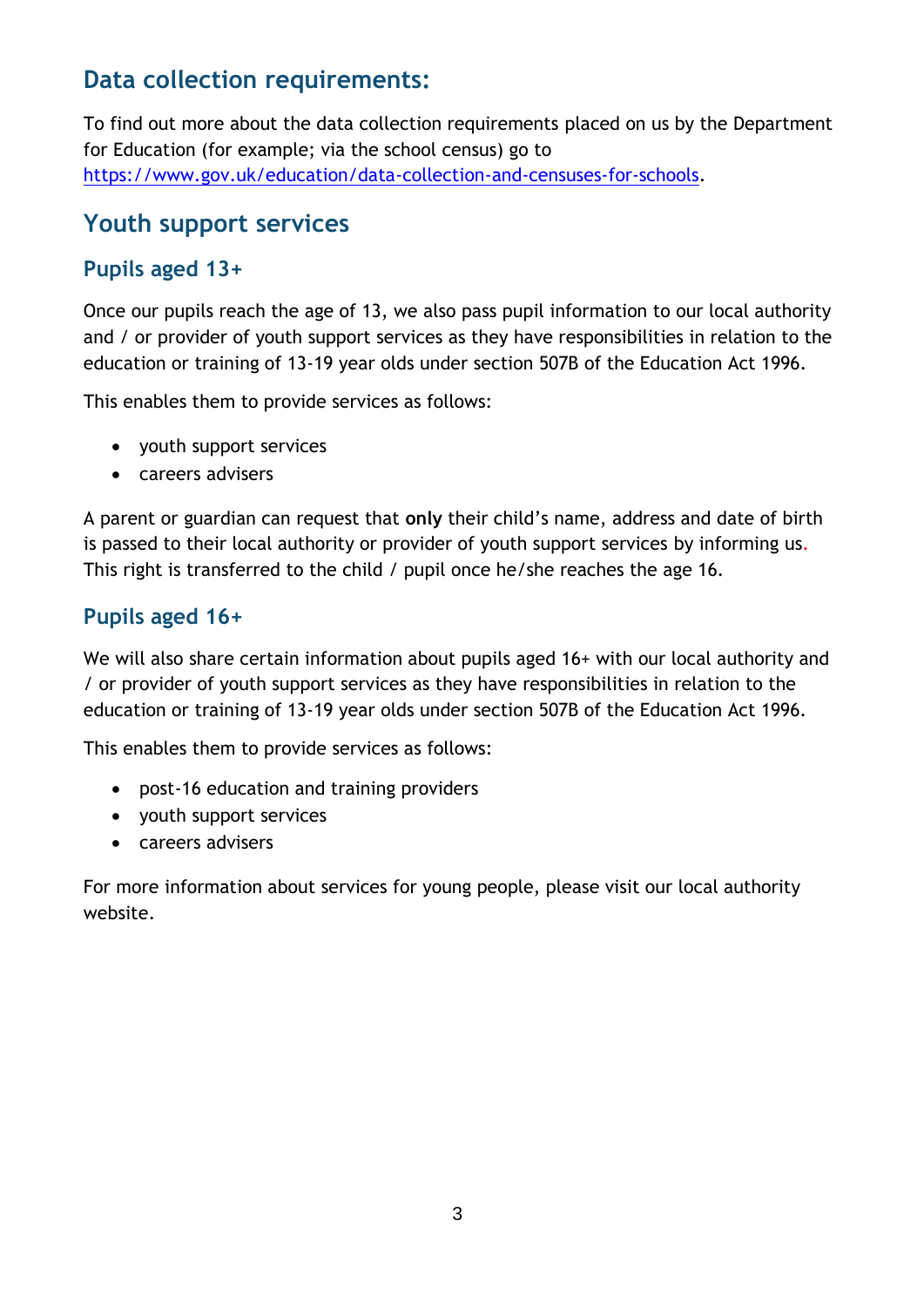## **The National Pupil Database (NPD)**

The NPD is owned and managed by the Department for Education and contains information about pupils in schools in England. It provides invaluable evidence on educational performance to inform independent research, as well as studies commissioned by the Department. It is held in electronic format for statistical purposes. This information is securely collected from a range of sources including schools, local authorities and awarding bodies.

We are required by law, to provide information about our pupils to the DfE as part of statutory data collections such as the school census and early years' census. Some of this information is then stored in the NPD. The law that allows this is the Education (Information About Individual Pupils) (England) Regulations 2013.

To find out more about the NPD, go to

[https://www.gov.uk/government/publications/national-pupil-database-user-guide-and](https://www.gov.uk/government/publications/national-pupil-database-user-guide-and-supporting-information)[supporting-information.](https://www.gov.uk/government/publications/national-pupil-database-user-guide-and-supporting-information)

The department may share information about our pupils from the NPD with third parties who promote the education or well-being of children in England by:

- conducting research or analysis
- producing statistics
- providing information, advice or guidance

The Department has robust processes in place to ensure the confidentiality of our data is maintained and there are stringent controls in place regarding access and use of the data. Decisions on whether DfE releases data to third parties are subject to a strict approval process and based on a detailed assessment of:

- who is requesting the data
- the purpose for which it is required
- the level and sensitivity of data requested: and
- the arrangements in place to store and handle the data

To be granted access to pupil information, organisations must comply with strict terms and conditions covering the confidentiality and handling of the data, security arrangements and retention and use of the data.

For more information about the department's data sharing process, please visit: <https://www.gov.uk/data-protection-how-we-collect-and-share-research-data>

For information about which organisations the department has provided pupil information, (and for which project), please visit the following website: [https://www.gov.uk/government/publications/national-pupil-database-requests](https://www.gov.uk/government/publications/national-pupil-database-requests-received)[received](https://www.gov.uk/government/publications/national-pupil-database-requests-received)